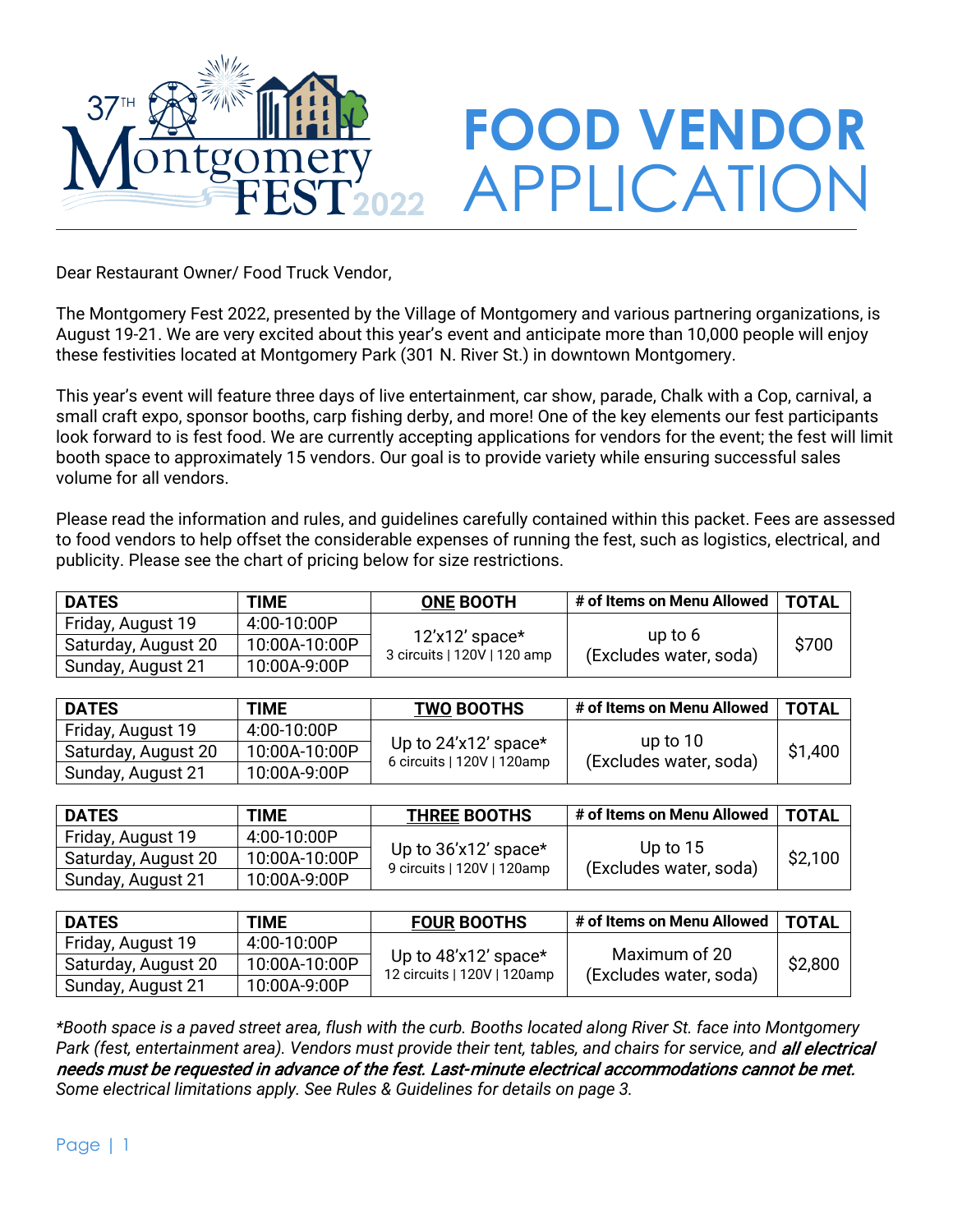Each food booth space is allowed to sell up to six (6) items. Vendors purchasing multiple booth spaces may sell additional items and serve out of one point of sale area OR sell at two sale points. The committee will do their best to provide some exclusivity of menu items to provide the fest attendees with a wide variety of food options. Vendors are asked to provide six (6) menu and up to six (6) alternative menu options on the application. The Montgomery Fest Committee will select food vendors based on menu options, past participation, and support of the fest.

Onsite refrigeration, grease removal, or ice will not be provided. Vendors are responsible for obtaining a Kane County Health Department permit for the event. The Kane County Health Department and the Montgomery-Countryside Fire Department will be on-site and subject to inspection. 2022 Temporary Food Service Application/Permit can be found online at<https://kanehealth.com/Pages/Fees.aspx> under "Temporary Food Service" or for food trucks under "Mobile Vending."

Interested vendors should complete the application packet in its entirety and return with a check made out to the Village of Montgomery. Credit card payment can be arranged by emailin[g jmilewski@montgomeryil.org,](mailto:jmilewski@montgomeryil.org) a \$2 processing fee applies. The Montgomery Fest Committee, comprised of Village elected officials and staff, will review and award final vendor selections no later than June 10. Any vendors not selected for the 2022 fest will have their paperwork and payment returned to them. Applications received after the June 10 deadline are subject to a \$50 late entry fee.

Included with this letter is the following essential information:

- **Food Vendor Application and Payment**
- **Rules & Guidelines**
- **Food Vending Waiver & Insurance Hold Harmless**
- **Details of Required Health Department Permit & Certificate of Insurance**

Your final application submitted to the Village must include:

- **Completed Application (with menu and electrical requests) and Payment**
- **Signed and Dated Food Vending Rules & Guidelines and Waiver**
- **Copy of Kane County Health Department License/Permit**
- **Certificate of Insurance Naming Village of Montgomery and the Fox Valley Park District**

Please review all items and forms carefully before completion. Returning the application form along with payment is contract and confirmation of participation. Fees are nonrefundable if the vendor rescinds participation after acceptance.

If you have any questions, please reach out to a member of our committee. We will do our best to get back to you promptly. Again, thank you in advance for your cooperation, and we look forward to your participation in Montgomery Fest 2022.

Sincerely,

12 May 2

**Doug Marecek Communist Communist Communist Mark Wolf Communist Communist Communist Communist Communist Communist Communist Communist Communist Communist Communist Communist Communist Communist Communist Communist Communis** *Trustee Director of Public Works Communications Manager*  Fest Committee Chair **Logistics, Electrical Executes** Event Coordination, Marketing [marecek@ci.montgomery.il.us](mailto:marecek@ci.montgomery.il.us) [mwolf@montgomeryil.org](mailto:mwolf@montgomeryil.org) [knemetz@montgomeryil.org](mailto:knemetz@montgomeryil.org) 630-740-8265 331-212-9043 331-212-9010

LP,

Page | 2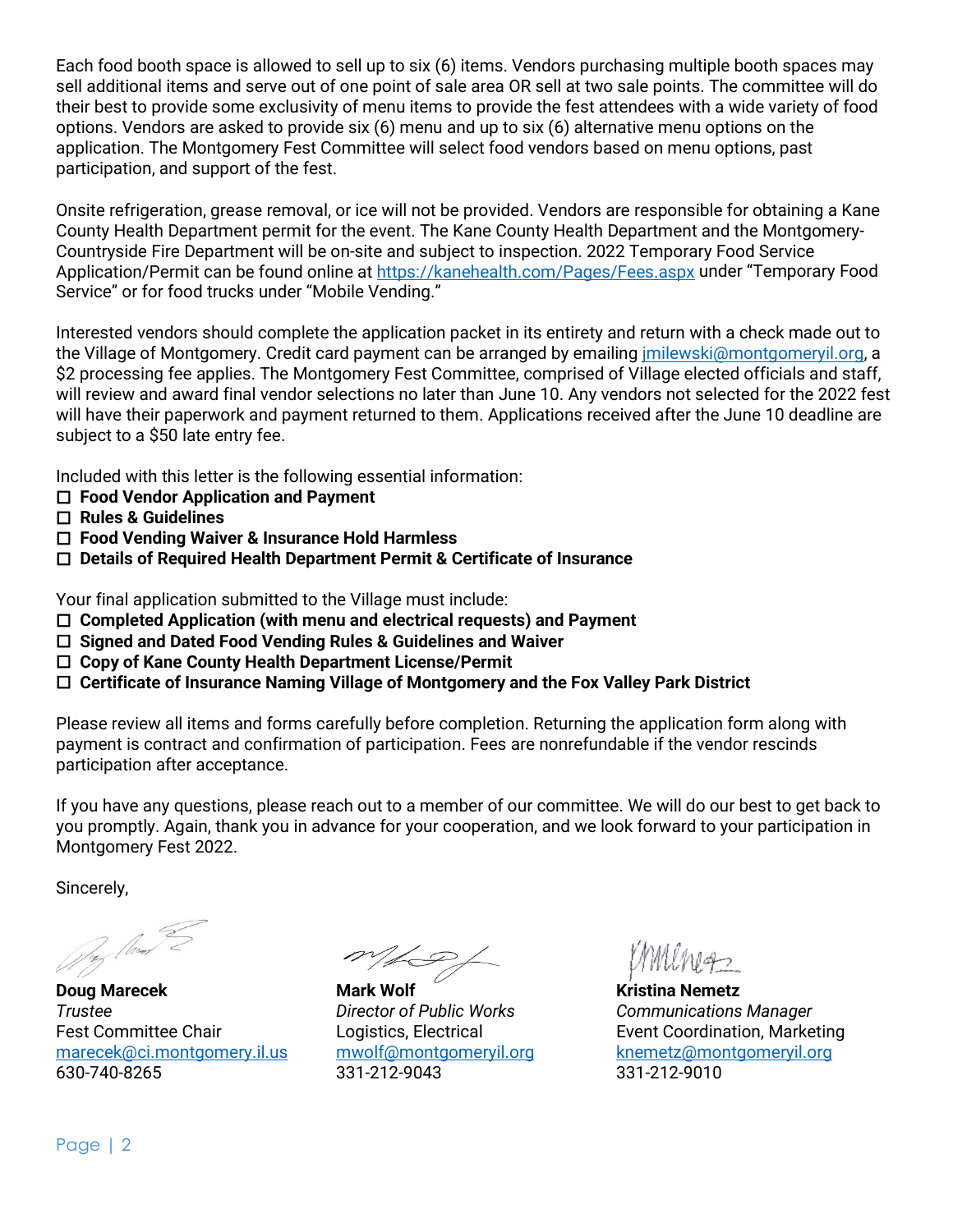# **FOOD VENDOR APPLICATION & PAYMENT**

| <b>FOOD VENDING</b>                     | <b>BUSINESS NAME</b>                                                                                |  |                                     |                |                        |                             |                                                    |                   |  |                                                                                                         |
|-----------------------------------------|-----------------------------------------------------------------------------------------------------|--|-------------------------------------|----------------|------------------------|-----------------------------|----------------------------------------------------|-------------------|--|---------------------------------------------------------------------------------------------------------|
|                                         | <b>DBA</b> (if applicable)                                                                          |  |                                     |                |                        | <b>PHONE#</b>               |                                                    |                   |  |                                                                                                         |
| <b>OWNER NAME</b>                       |                                                                                                     |  |                                     |                |                        | <b>CELL#</b>                |                                                    |                   |  |                                                                                                         |
| <b>ADDRESS</b>                          |                                                                                                     |  |                                     |                |                        | <b>EMAIL</b>                |                                                    |                   |  |                                                                                                         |
|                                         | <b>CITY, STATE ZIP</b>                                                                              |  |                                     |                |                        | <b>WEBSITE</b>              |                                                    |                   |  |                                                                                                         |
| <b>FEST/EVENT</b>                       |                                                                                                     |  |                                     |                |                        | CELL#                       |                                                    |                   |  |                                                                                                         |
|                                         | <b>ON-SITE CONTACT</b>                                                                              |  |                                     |                |                        | <b>EMAIL</b>                |                                                    |                   |  |                                                                                                         |
|                                         |                                                                                                     |  |                                     |                |                        |                             | Is your business a                                 |                   |  |                                                                                                         |
|                                         | Are you a resident of the<br>Village of Montgomery?                                                 |  | <b>YES</b>                          | <b>NO</b>      |                        |                             | member of                                          | <b>YES</b>        |  | <b>NO</b>                                                                                               |
|                                         | - BELOW SECTIONS ARE REQUIRED FOR CONSIDERATION & ACCEPTANCE TO THE FEST -                          |  |                                     |                |                        |                             | <b>GMACC or MEDC?</b>                              |                   |  |                                                                                                         |
|                                         | <b>ELECTRICAL REQUIREMENTS</b>                                                                      |  |                                     |                |                        |                             | <b>TENT &amp; SPACE REQUIREMENTS</b>               |                   |  |                                                                                                         |
|                                         | Do you need an electric source?                                                                     |  | <b>YES</b>                          | N <sub>O</sub> |                        |                             |                                                    |                   |  | Please select the food vendor participation/booth size.                                                 |
|                                         | # of outlets required                                                                               |  |                                     |                |                        |                             |                                                    |                   |  | □ Up to $12'x12'$ / \$700 $\Box$ Up to $24'x12'$ / \$1,400                                              |
|                                         | # of amps required                                                                                  |  |                                     |                |                        | $\Box$ Up to 36'x12'        |                                                    |                   |  | □ Up to $48'x12'$ / \$2,800                                                                             |
|                                         |                                                                                                     |  |                                     |                | \$2,100                |                             |                                                    |                   |  |                                                                                                         |
|                                         | What will the electricity be used for? Be specific.                                                 |  |                                     |                |                        |                             |                                                    |                   |  | Briefly describe your vendor area set-up. Include details                                               |
|                                         |                                                                                                     |  |                                     |                |                        | of tents, trailer size, etc |                                                    |                   |  |                                                                                                         |
|                                         |                                                                                                     |  |                                     |                |                        |                             |                                                    |                   |  |                                                                                                         |
|                                         |                                                                                                     |  |                                     |                |                        |                             |                                                    |                   |  |                                                                                                         |
|                                         |                                                                                                     |  |                                     |                | <b>Total space</b>     |                             | WIDTH in ft.                                       |                   |  | <b>LENGTH</b> in ft.                                                                                    |
|                                         |                                                                                                     |  |                                     |                | required for           |                             | (Service side)                                     |                   |  |                                                                                                         |
|                                         |                                                                                                     |  |                                     | vending area:  |                        |                             |                                                    |                   |  |                                                                                                         |
|                                         | <b>MENU ITEMS</b> - One item per line                                                               |  | PRICE -Approx.                      |                |                        |                             | <b>APPLICATION GUIDELINES</b>                      |                   |  |                                                                                                         |
| 1                                       |                                                                                                     |  |                                     |                | $\bullet$<br>$\bullet$ |                             |                                                    |                   |  | Only 6 items per booth will be approved for sale.<br>In the event several vendors wish to sell the same |
| $\mathbf{2}$<br>$\overline{\mathbf{3}}$ |                                                                                                     |  |                                     |                |                        |                             |                                                    |                   |  | item, the committee reserves the right to direct a                                                      |
| $\overline{\mathbf{4}}$                 |                                                                                                     |  |                                     |                |                        |                             |                                                    |                   |  | change in food, recommending an alternate item.                                                         |
| $5\phantom{1}$                          |                                                                                                     |  |                                     |                | $\bullet$              |                             | Vendor and menu selection will be on a priority    |                   |  |                                                                                                         |
| 6                                       |                                                                                                     |  |                                     |                |                        |                             | returning participant priority).                   |                   |  | basis listed above (resident status, membership,                                                        |
| <b>ALTERNATE ITEMS</b>                  |                                                                                                     |  |                                     |                | $\bullet$              |                             |                                                    |                   |  | \$50 late fee applies to forms received after 6/10.                                                     |
| $\overline{7}$                          |                                                                                                     |  |                                     |                |                        |                             |                                                    |                   |  | Payment must be made in advance by credit card,                                                         |
| 8                                       |                                                                                                     |  |                                     |                |                        |                             | cashier's check, cash, or money order.             |                   |  |                                                                                                         |
| 9                                       |                                                                                                     |  |                                     |                |                        |                             |                                                    |                   |  | There will be NO refunds for inclement weather.                                                         |
| 10                                      |                                                                                                     |  |                                     |                |                        |                             |                                                    |                   |  | ** If you are purchasing multiple booths and plan to                                                    |
| 11                                      |                                                                                                     |  |                                     |                |                        |                             | sell more than the listed number of items allowed, |                   |  |                                                                                                         |
| 12                                      |                                                                                                     |  |                                     |                |                        | review. **                  | please attach a full proposed menu and pricing for |                   |  |                                                                                                         |
|                                         | <b>PAYMENT INFORMATION</b>                                                                          |  |                                     |                |                        |                             |                                                    |                   |  |                                                                                                         |
|                                         |                                                                                                     |  |                                     |                |                        |                             |                                                    | $\square$ CHECK   |  |                                                                                                         |
| <b>Payment</b>                          | □ CREDIT CARD                                                                                       |  | $\square$ CASHIER'S<br><b>CHECK</b> |                | $\Box$ CASH            |                             |                                                    |                   |  | Payable - Village of Montgomery                                                                         |
| <b>Type</b>                             | \$2 processing fee applies.                                                                         |  | Amount: ____                        |                |                        | Amount: _                   |                                                    | CHECK #__________ |  |                                                                                                         |
|                                         | Amount: __________<br><b>OFFICE USE ONLY</b>                                                        |  |                                     |                |                        |                             |                                                    |                   |  |                                                                                                         |
| <b>Receipt#</b>                         |                                                                                                     |  | <b>Date</b>                         |                |                        |                             |                                                    | <b>Initials</b>   |  |                                                                                                         |
|                                         |                                                                                                     |  |                                     |                |                        |                             |                                                    |                   |  |                                                                                                         |
|                                         | REMIT PAYMENT on or before June 10: Village of Montgomery   200 N. River St.   Montgomery, IL 60538 |  |                                     |                |                        |                             |                                                    |                   |  |                                                                                                         |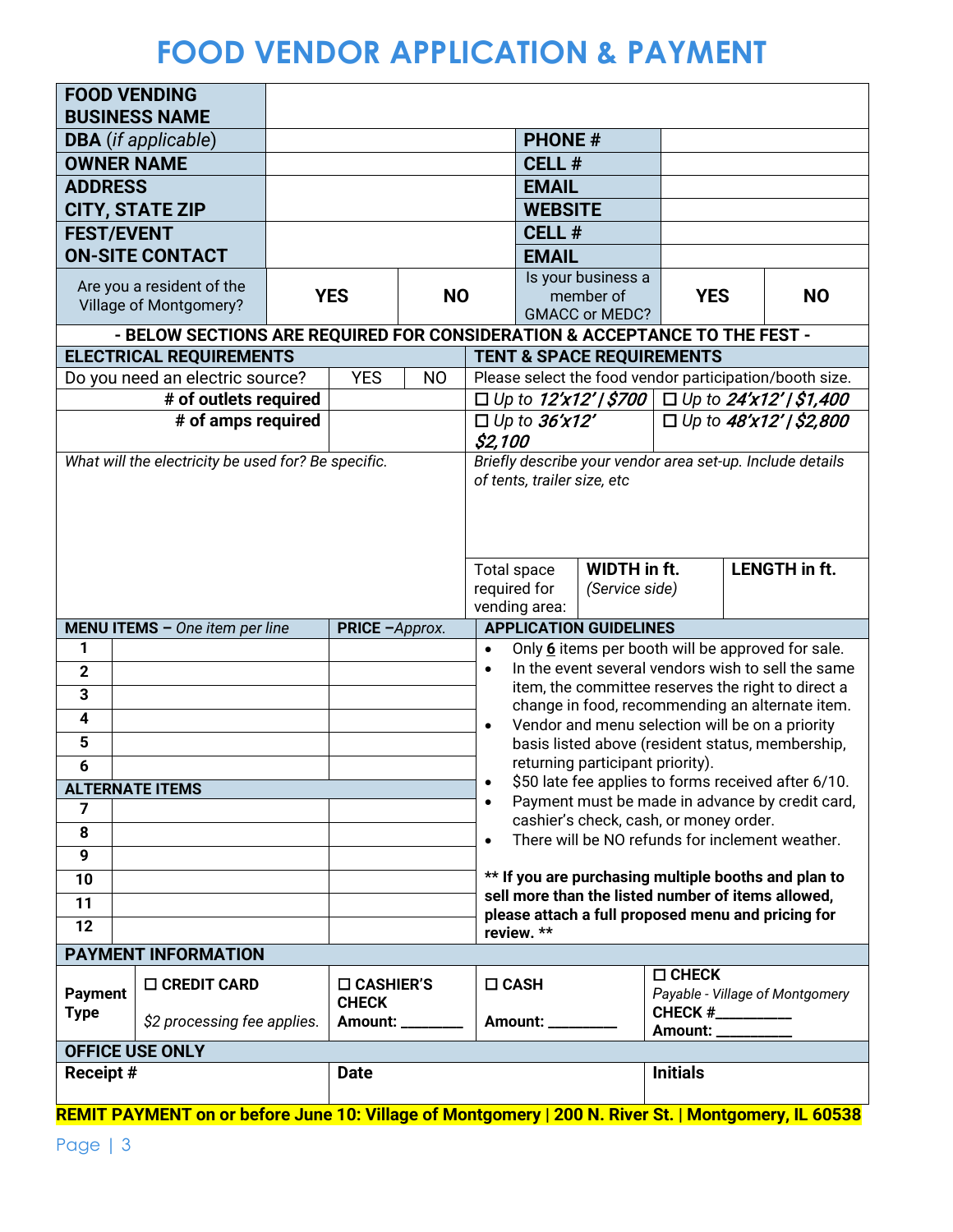# **RULES & GUIDELINES**

### **APPLICATION & REGISTRATION**

- The application must be filled out it its entirety and submitted with a form of payment (check, credit card\*, cashier's check, cash, certified check). Payment should be made to: Village of Montgomery. \*A \$2 processing fee applies to all credit card transactions, please email *imilewski@montgomeryil.org if you wish to pay by credit card.*
- The seller must understand that the role of the Montgomery Fest Committee is one of providing space, additional requirements for selling are the responsibility of the seller.
- The menu and price list submitted for approval will be the only authorized items allowed for sale during the Fest. An approved menu will be sent to all vendors in advance of the fest.
- Electric needs and outlet requests must be clearly indicated on the application. They are not a guarantee of power, please review the final layout and electrical supply for your booth set to vendors in advance of the fest.
- Food vendors must pass the applicable Kane County Health Department Inspection and have a Temporary Food Service Permit on-site and on display at all times.
- Vendors must supply a Certificate of Liability Insurance (COI) with both the Village of Montgomery and the Fox Valley Park District listed as additionally insured.

### **LOAD-IN AND LOAD-OUT**

- Load in for the fest may begin no sooner that 12:00P on Thursday, August 18. The road will not be closed at this time, so all that is allowed is load-in of equipment to the parallel parking space(s) in which you are assigned/authorized for use for the duration of the fest.
- Beginning at 10A on Friday, August 19, River St. will close to through traffic, and you can begin to set for food service. All set up should be complete and ready no later than 3:30P.
- During set up hours, food vendors may pull behind their booth using the North River St. entrance and unload. Cars and trailers cannot remain on the street during fest hours. Set up hours are as follows: Friday 10A-3:30P, Saturday 6A-10A, and Sunday 6A-10A.
- During load-out cars will be allowed to pull behind the food vending booths. Please be cautious of pedestrians and follow staff and police orders. Take down can begin at 9P, we ask that all load out is complete Sunday night as the street will reopen to the public Monday morning at 7A.
- At the close of the event, your selling space must be left as you found it, clear of liter, garbage, recycling, grease, equipment, etc.

### **DURING THE EVENT**

- The fest begins with a VIP hour for sponsors and those with private invites from the Village Board. Each guest receives a food voucher for a set dollar amount. They are able to redeem these at your booth. Please hold on to your vouchers. At the end of the fest, we will collect them, and the fest will send you a check for the value of the vouchers/purchases.
- Vendors are authorized to sell water and/or soda for \$2 per 12 oz. can or \$2 per 16.9oz bottle of water. These beverages do not count towards your menu items. Any other beverages offered must be listed on your menu and will count towards your allotted number of items to be sold.
- No outside alcoholic beverages are allowed in the fest area. Violators are subject to arrest. The Montgomery Police Department will strictly enforce this provision and it is applicable to all vendors and sponsors as well fest patrons and guests.
- Vendors must remain open for the entire duration of the fest. Please plan your inventory accordingly.

#### **POST-EVENT**

• Take down will begin promptly at 9:20P or the completion of the firework show on Sunday, August 22. Vendors must return the street and curb area to its original state prior to leaving. All vendors must be loaded up with equipment removed from the fest site before 11:59P on Sunday. No exceptions.

As the seller, I have read all of the guidelines and restrictions in this entire application packet and understand them. I am aware that it is my sole responsibility to coordinate the load-in, set-up, execution, and clean-up of the are provided to my food vending business during Montgomery Fest 2022. Additionally, non-compliance of any kind with the guidelines may result in immediate removal from the fest and/or hindering any ability to return to the fest in future years.

| BY SIGNING BELOW, YOU UNDERSTAND AND AGREE<br>TO ALL REQUIREMENTS OF THIS APPLICATION. |         |  |  |
|----------------------------------------------------------------------------------------|---------|--|--|
| Signature                                                                              | Date I  |  |  |
| Print Name                                                                             | Title I |  |  |

Page | 4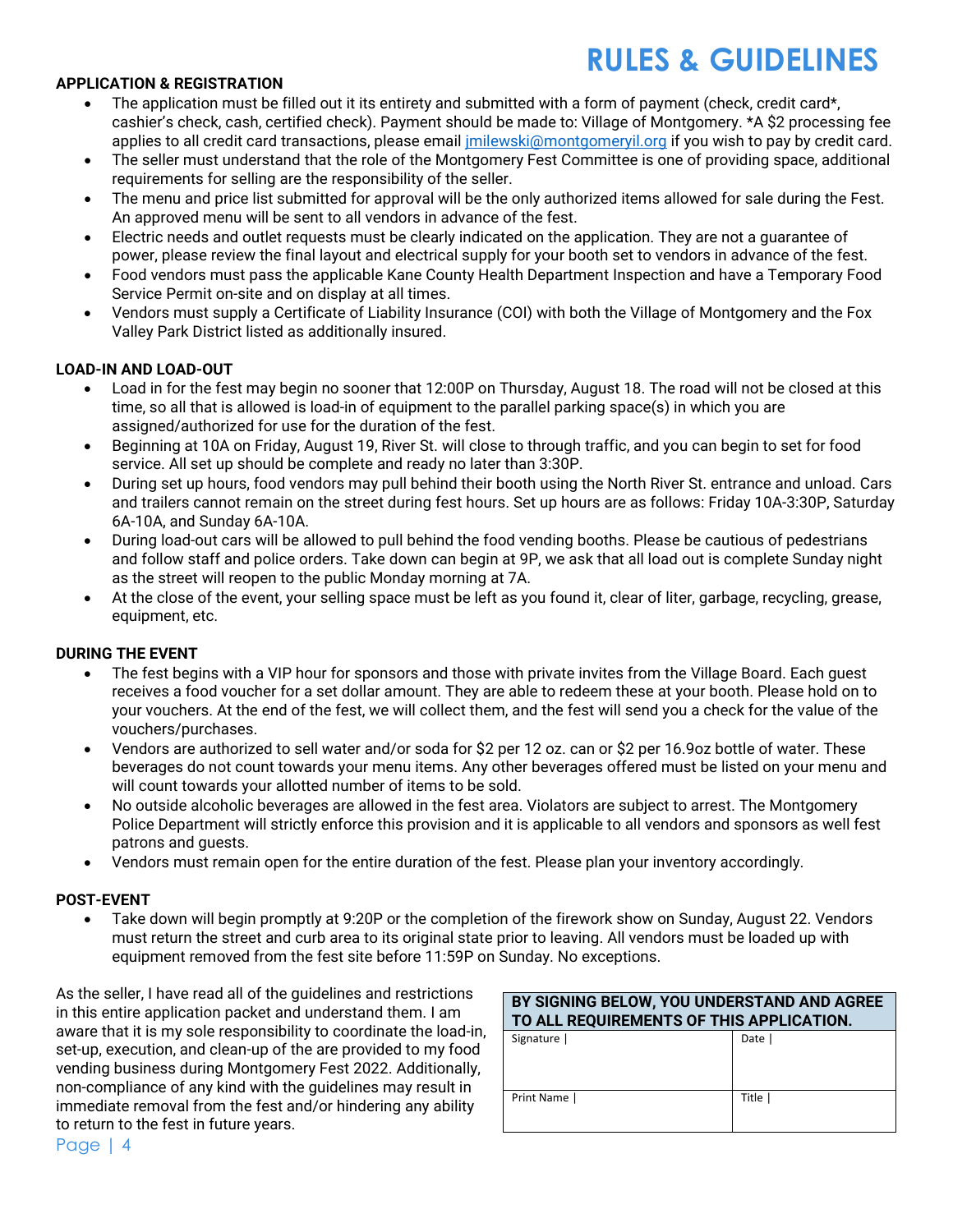## **FOOD VENDING WAIVER**

The following terms and conditions are hereby incorporated by reference to the attached application and agreements.

1. Whenever the terms and conditions contained herein and those in the remainder of the agreement conflict, the terms and conditions stated herein shall control and supersede any and all inconsistent terms contained in the remainder of this agreement.

2. For purposed of this Exhibit only "Village" shall mean the Village of Montgomery, and "seller" shall mean the person or entity with whom the Village is contracting in this agreement, regardless of inconsistent terms used in the remainder of this agreement.

3. Seller shall restore any and all premises utilized in the performance of its services to the pre-event condition of the premises, including reasonable cleanup, ordinary wear and tear expected.

4. Seller shall provide reasonable security for any and all personnel, equipment, animals, and other items utilized in the services contracted for herein.

5. Seller agrees that the Village's liability under this agreement shall be limited solely to the amounts payable to the Village under this agreement. In no event shall the Village be liable for any other damages including but not limited to, consequential damages.

6. In the event that the Village brings suit to recover damages as a result of a breach of this agreement, or to enforce any provision thereof, then the Village shall be entitled to recover its costs and reasonable attorney fees arising in such suit.

7. Seller shall maintain general comprehensive liability insurance, with the Village named as an additionally primary insured without right of contribution, with limits of not less than \$1,000,000, and shall furnish a Certificate of Insurance to the Village at least ten days prior to the date called for beginning performance on under this agreement. Seller shall not be liable or responsible for a delay or failure in performance of its obligations under this agreement if such delay or failure is due to any cause beyond the control of Seller including, but not limited to, acts of God, storms, fires, accidents, mechanical or structural breakdowns of motor vehicles or machinery, strikes or labor problems.

8. Seller shall obtain, at its own cost, any state, country, or local license(s) required for the operation of its business. In addition, either party may cancel this agreement prior to 30 days before the scheduled event (or if the remainder of this agreement provides for a shorter time period whichever period is shorter) by giving written notice of such cancellation by mail at the address set in the body of this agreement. Notice shall be deemed given and received three days after deposit of the same in the U.S. mail, postage prepaid, and addressed as set forth above.

9. This agreement may not be transferred or assigned by the Seller without the prior written approval of the Village.

10. Seller shall protect, indemnify and hold harmless the Village and the Fox Valley Park District, its officers, trustees, employees, and agents and their successors and assigns, against any cause of action, loss, liability, cost, damage, or expense any cause of action, loss, liability, damage, cost, or expense including without limitation, attorneys fees and costs, arising out of or relating to Sellers performance under this agreement or arising out of any breach of this agreement, its warranties or covenants (whether express or implied), or out of any intentional or negligent act or omission of Seller or its officers, agents and/or employees made during the course of Seller's service hereunder. This indemnification shall survive any termination of this agreement.

| <b>VILLAGE OF MONTGOMERY</b>        | <b>SELLER</b>                                                                                                                                                                                                                  |
|-------------------------------------|--------------------------------------------------------------------------------------------------------------------------------------------------------------------------------------------------------------------------------|
|                                     |                                                                                                                                                                                                                                |
| Attest: ___________________________ |                                                                                                                                                                                                                                |
| Deputy Clerk                        | Date: the contract of the contract of the contract of the contract of the contract of the contract of the contract of the contract of the contract of the contract of the contract of the contract of the contract of the cont |
|                                     |                                                                                                                                                                                                                                |